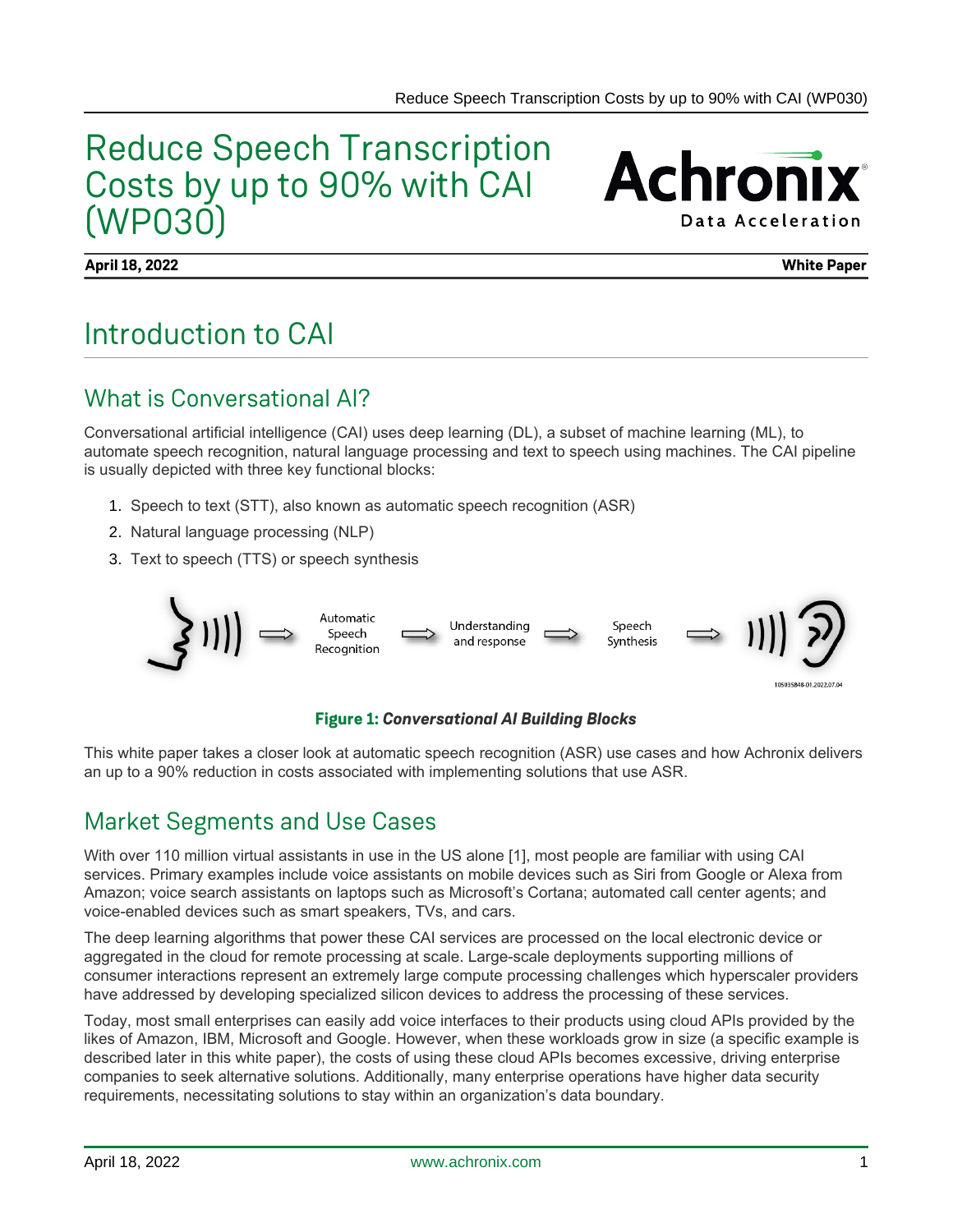Enterprise-scale CAI solutions are needed for:

- Call center automation
- Voice and video communications platforms
- Health and medical services
- Financial and banking services
- Retail and sales kiosks

## A Closer Look at ASR Processing

ASR is the first step in the CAI pipeline where speech is transcribed to text. Once text is available, it can be processed in many ways using natural language processing (NLP) algorithms. NLP includes identifying key content, sentiment analysis, indexing, contextualizing content, and analytics. Within an end-to-end conversational AI algorithm, speech synthesis is then used to generate natural sounding voice responses.

State of the art ASR algorithms are implemented with end-to-end deep learning. Recurrent neural networks (RNN), unlike convolutional neural networks (CNNs), are common in speech recognition. As noted in "CNN vs. RNN: How are they different?" by David Petersson from TechTarget[10], RNNs are better suited for processing temporal data, aligning well with ASR applications. RNN-based models require high compute capability and high memory bandwidth to process the neural network model within the strict latency targets required for conversational systems. When real-time or automated responses are too slow, they appear sluggish and unnatural. Often low latency is only achieved at the expense of the processing efficiency which pushes up costs and can become too large for practical deployment.

Achronix has partnered with [Myrtle.ai,](http://Myrtle.ai) a technology specialist in FPGA AI inferencing. [Myrtle.ai](http://Myrtle.ai) implements performant RNN-based networks on FPGAs using their MAU inferencing acceleration engine. Integrated into the

Achronix Speedster<sup>®</sup>7t AC7t1500 FPGA, the design can leverage key architectural aspects of the Speedster7t architecture (which are explored later in this white paper) to drastically increase the acceleration of real-time ASR neural networks leading to a 2500% increase in number of real-time streams (RTS) that can be processed when compared to a server-class CPU.

## Data Accelerators: How to Strike the Right Balance of Resources

Data accelerators, which offload compute, networking, and/or storage processing normally executed by the main CPU, can lead to significant server footprint reductions. This white paper describes replacing up to 25 servers with a single server plus an Achronix ASR-based acceleration card. This architecture dramatically lowers the workload cost, power and latency while increasing workload throughput. However, using data acceleration hardware to achieve high performance and low latency is only useful if the hardware is used efficiently and is cost effective to deploy.

ASR models are challenging for modern data accelerators, often requiring hand tuning to achieve performance greater than single-digit efficiency of the platform's headline performance specs. Real-time ASR workloads need high memory bandwidth as well as high-performance compute. Data required for these large neural networks is typically stored in DDR memory on accelerator cards. Moving that data from external memory to the compute platform represents the performance bottleneck in this workload, especially when targeting real-time deployments.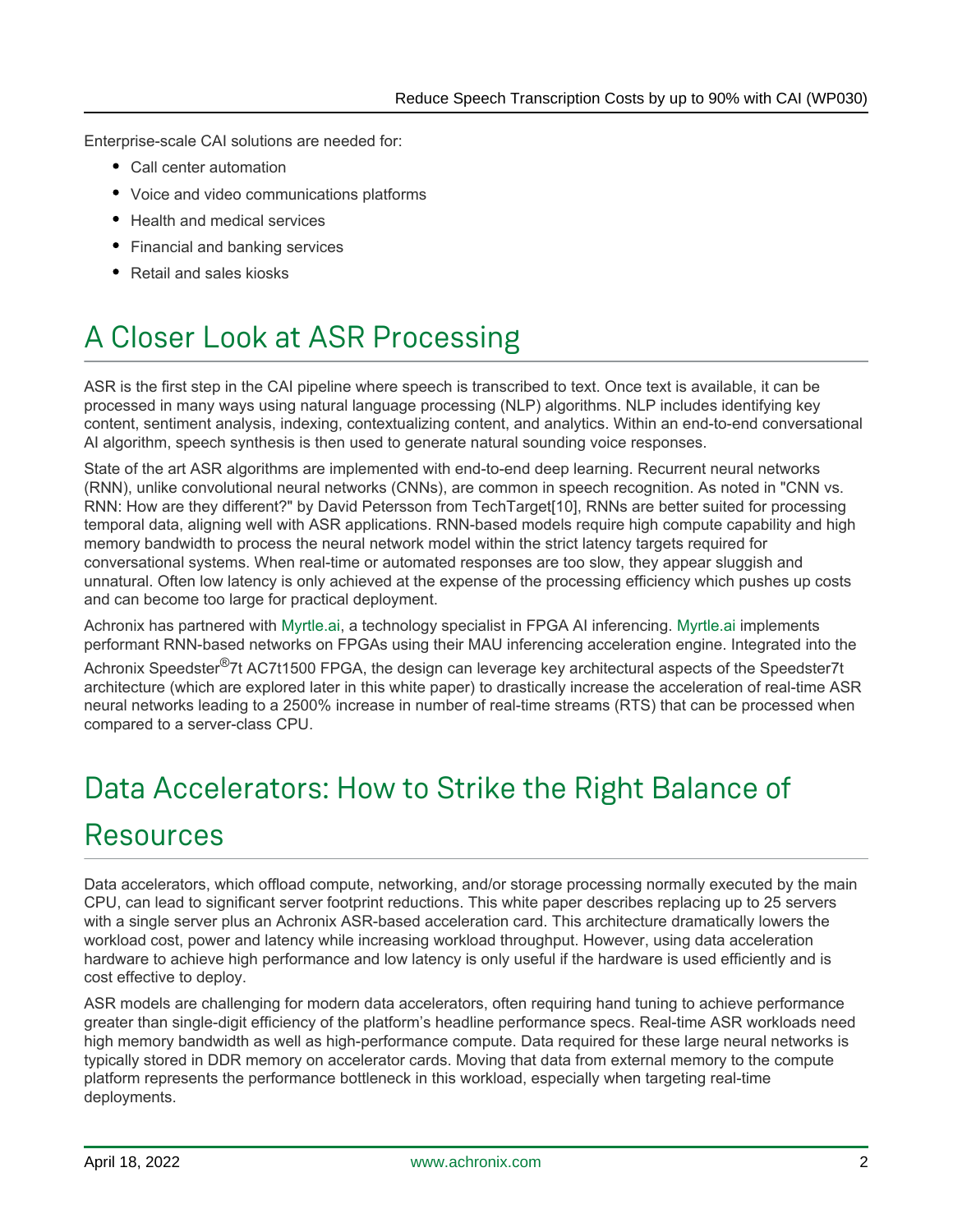GPU architectures are based around data parallel models where smaller batch sizes result in lower utilization of the GPU acceleration hardware, leading to higher costs and lower efficiencies. The performance figures found in data sheets (measured in TOPS) for hardware acceleration solutions are not always a good indication of actual performance as many hardware acceleration devices are under-utilized due to bottlenecks associated with the device architecture. Those figures are referred to as headline TOPS which highlights the processing ability of the accelerator compute engine but leaves out critical factors such as batch size, speed and size of the external memory and any ability to move data between the external memory and the accelerator compute engine. For ASR workloads, focusing on memory bandwidth and moving data efficiently within the accelerator provides a much stronger guide for what accelerator performance and efficiency can be achieved.

The accelerator must have a larger external memory sizes and very high bandwidth. Today's high-end accelerators typically use high-performance external memory capable of 8-16 GB of memory running at speeds up to 4 Tbps. It must also be able to move that data into the compute platform without throttling performance. This data channel, however implemented, between the high-speed memory and the compute engine is, in nearly all cases, the bottleneck in system performance, especially in low-latency applications such as real-time ASR.

FPGAs are designed to provide optimal data routing between memory and compute and so provide an excellent acceleration platform for these workloads.

### Achronix Solution Versus Other FPGAs

Competing FPGA architectures in the ML acceleration segment advertise headline TOPS rates for inferencing as high as 150 TOPS. Yet in real-world applications, especially those which are latency sensitive such as ASR, these FPGAs fall well short of their headline TOPS rates due to their inability to efficiently transfer data between the compute and external memory. This loss in performance is due to bottlenecks occurring in the data movement from external memory to the compute engines in the device. The Achronix Speedster7t architecture strikes the right balance of compute engines, high-speed memory interfaces and data transfer, yielding a device that can deliver 64% of the headline TOPS rates for real- time, low-latency ASR workloads.

- 1. COMPUTE POWER (2560 MLPs)
- 2. DATA TRANSPORT (20Tbps 2D NoC)
- 3. HIGHEST-BANDWIDTH MEMORY INTERFACES (4Tbps GDDR6)



105035848-02.2022.07.04

#### **Figure 2:** *Speedster7t Compute, Memory and Data Transfers*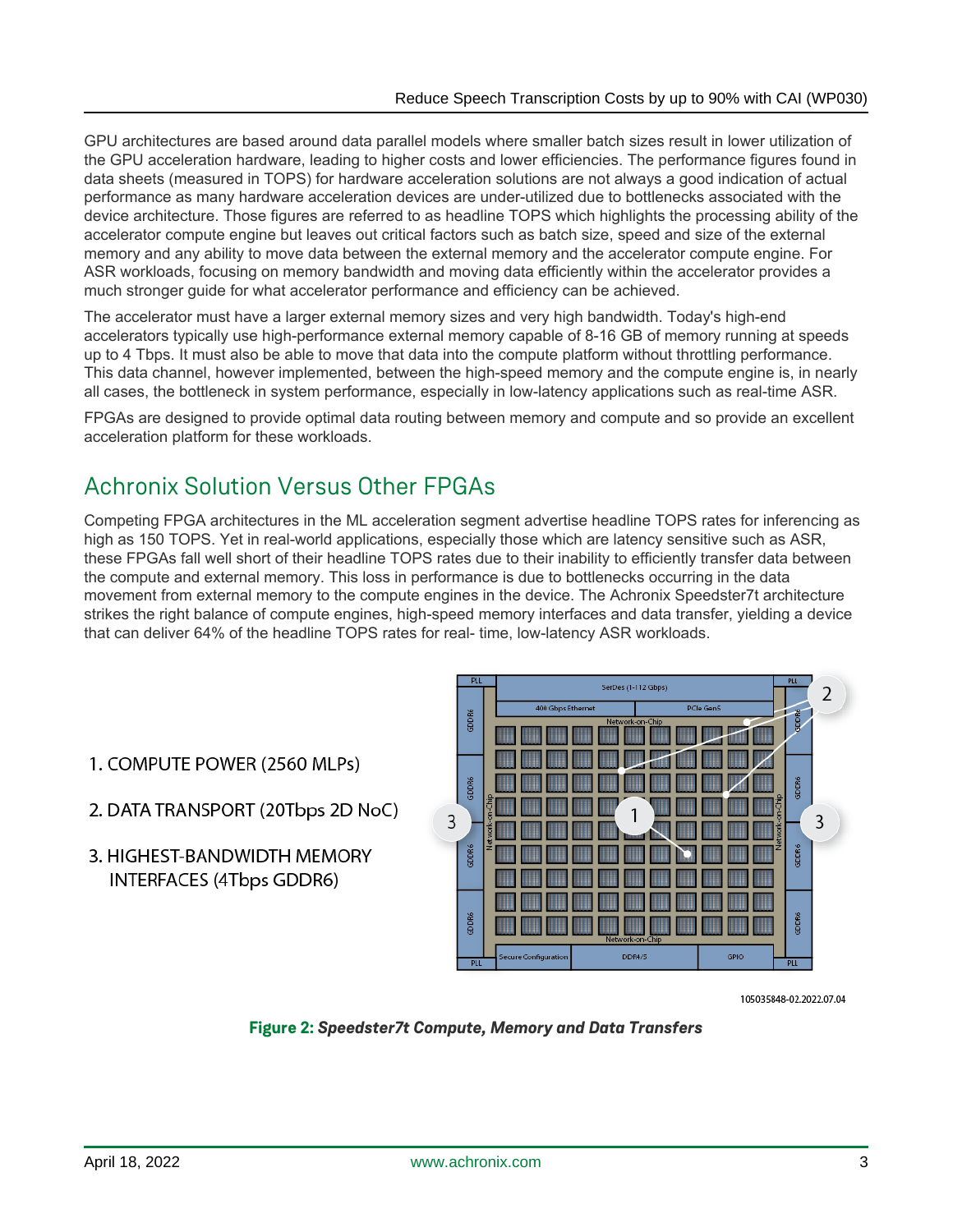### How the Speedster7t Architecture Achieves Higher Compute Efficiency

The machine learning processor (MLP), an optimized matrix/vector multiplication block capable of 32 multiplies and one accumulate in a single clock cycle, is the foundation for the compute engine architecture. Block RAM (BRAM) is co-located with each of the 2560 instances of the MLPs in the AC7t1500, which equates to lower latency and higher throughput.

Myrtle.ai's MAU low latency, high throughput ML inferencing engine has been integrated into the Speedster7t FPGA leveraging key architectural elements

In building the optimal ASR solution, the integration of the previously mentioned MAU inferencing engine from Myrtle.ai leverages 2000 of the 2560 MLPs. Because the MLP is a hard block, it can run at a much higher clock rate than the FPGA fabric itself.



**Figure 3:** *Machine Learning Processor*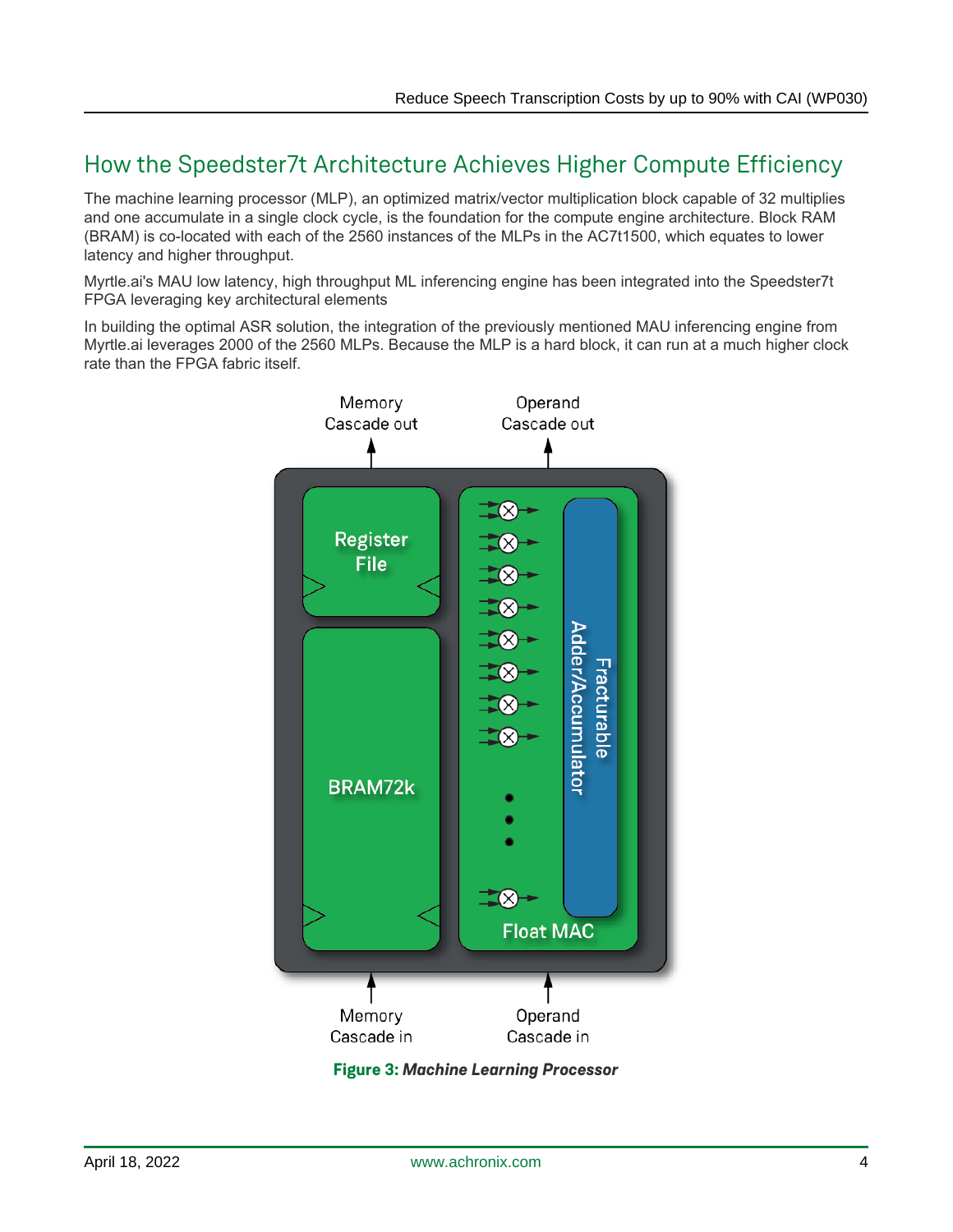All eight of the GDDR6 memory controllers are leveraged on the AC7t1500, which delivers up to 4 Tbps of bidirectional bandwidth. As noted above, the strong compute engine and the large, high-bandwidth memory are dependent on high-speed, low-latency, and deterministic data transfers in order to deliver the real-time results needed for low-latency ASR. Enter the Speedster7t two-dimensional NoC (2D NoC). This network is another hard structure in the Speedster7t architecture, with clock rates up to 2 GHz that serves as an interconnect to all I /O, internal hard blocks, and the FPGA fabric itself. With an aggregate bandwidth of 20 Tbps, the 2D NoC provides the highest throughput, and properly implemented, can deliver the most deterministic, low-latency data transfer between external GDDR6 memory and the MLP-based compute engines.



105035848-04.2022.07.04

#### **Figure 4:** *20 Tbps 2D NoC*

Unlike the competitors' solutions, the 2D NoC rids the Speedster7t ASR solution of any bottlenecks between the memory and compute engines, yielding a best-in-class utilization rate of the hardware accelerator at these very low batch rates.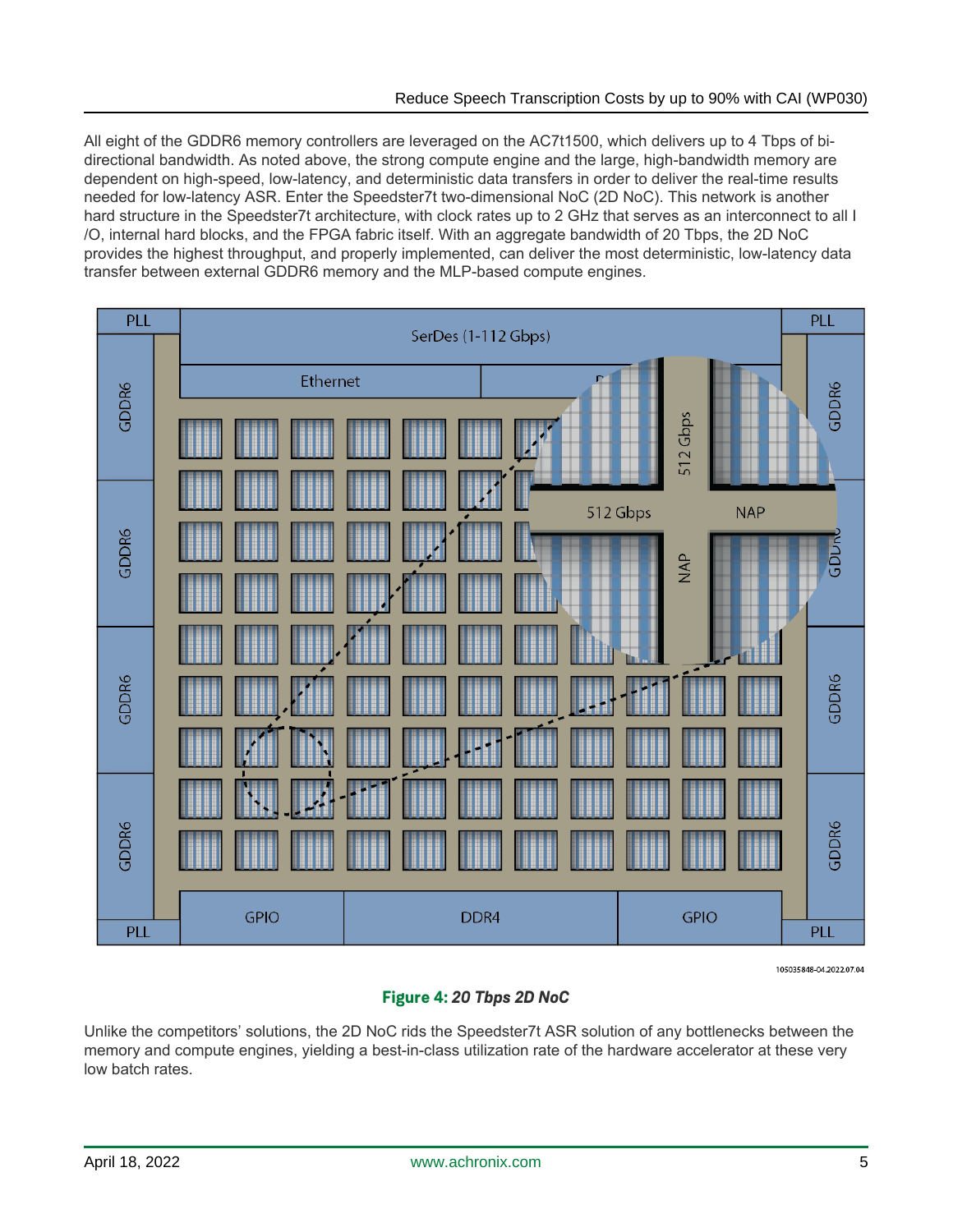Putting all these features together in a roofline diagram clearly illustrates the Achronix Speedster 7t advantage over competing FPGA solutions for low-latency ASR applications. This roofline uses proven TOPS figures published from each manufacturer, showing what these devices can achieve in practice.

The figure below shows a roofline model for effective TOPS using a subset of micro benchmarks (GEMV and MLP) and test builds for Achronix and data published for Intel S10 NX [4] [5] and Xilinx (based on architecture). The orange, vertical line indicates the optimal operating point with a batch size of 8 and 80 ms audio block size, for low-latency, real-time ASR streaming applications. At this optimal operating point, Achronix yields a 44% increase in effective TOPS over the Stratix 10 NX and 260% increase over the Xilinx solution.



105035848-05.2022.07.04

**Figure 5:** *Roofline Model for Effective TOPS*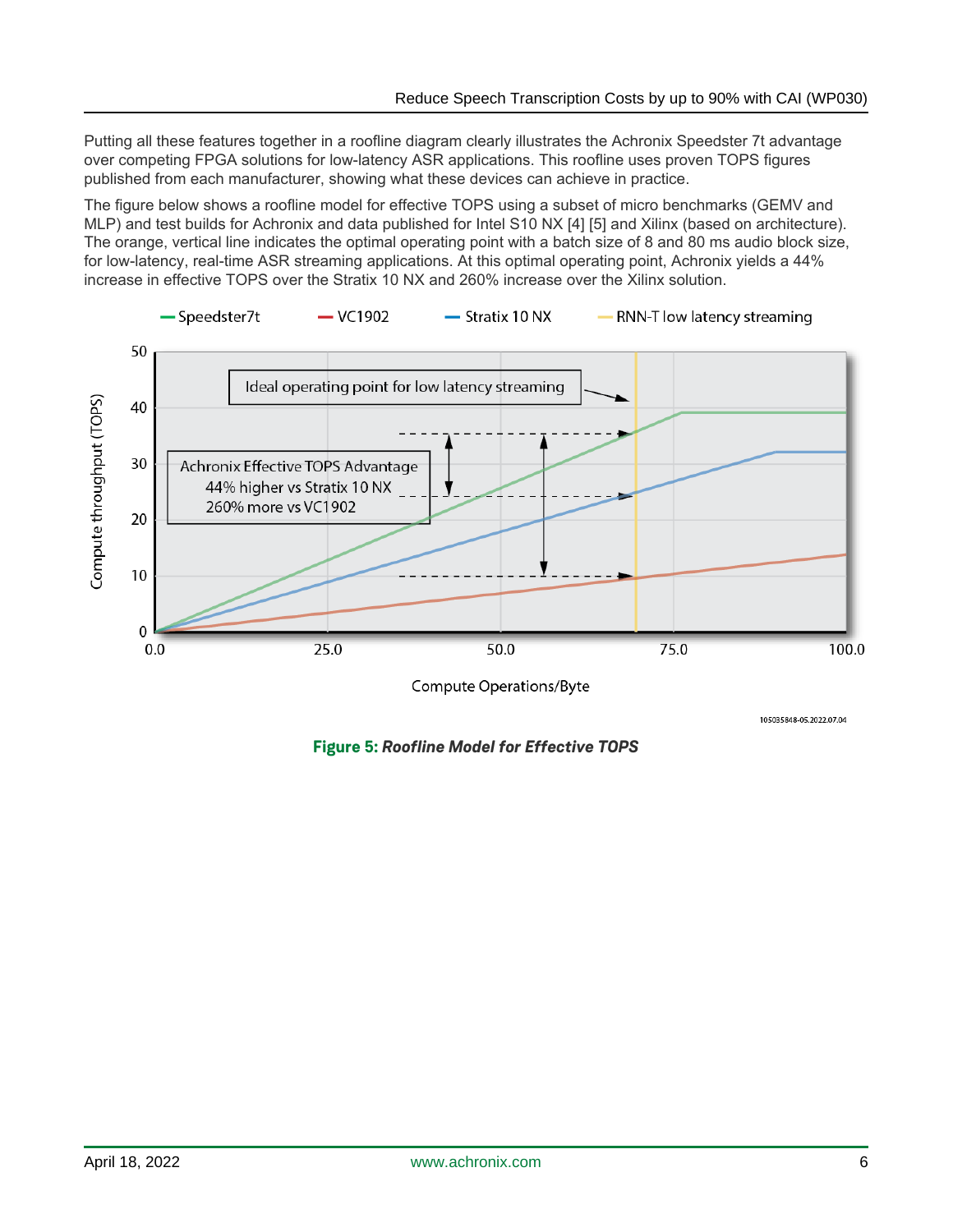# Achieving a 90% Cost Reduction on ASR Processing Within One Year

Most ASR solutions are offered by large-scale cloud service providers such as Google, Amazon, Microsoft Azure, and Oracle. Service providers building products on top of these cloud APIs face increasingly large bills as their operations scale out, and those products achieve success in the market. The publicly advertised cost of the larger ASR providers range from \$0.01 to \$0.025 per minute [6], [7], [8], [9]. Industry reports suggest that the average call center call is approximately five minutes. Consider a large enterprise data or call center services company fielding 50,000 calls per day at five minutes per call. At the stated rates above, the cost of the ASR processing would range from \$1,500 to \$6,000 per day or \$500,000 to \$2,000,000 per year. The Achronix and Myrtle.ai solution can support 4000 RTS on one accelerator card, delivering the capacity to handle over one million calls per day. There are many factors that would dictate the cost of a stand-alone ASR appliance. For this particular example, assume the Achronix ASR acceleration solution delivered on an FPGA-based PCIe card integrated into an x86-based 2U server. Sold from a system integrator, this appliance might be \$50,000 and the annual cost of running the server could double that cost. This leads to \$100,000 for the first year for an onpremise ASR appliance. Comparing this on-premise solution versus cloud API services, the end user can yield savings of 5<sup>x</sup> to 20<sup>x</sup> in the first year.

| <b>Item</b>                 | <b>Speedster7t Solution</b> | <b>Cloud API</b><br>(Lowest Cost) | <b>Cloud API</b><br>(Highest Cost) |
|-----------------------------|-----------------------------|-----------------------------------|------------------------------------|
| Cost Per Day (50k RTSs)     | \$275                       | \$1.5k                            | \$6k                               |
| <b>Annual Cost</b>          | \$100k                      | \$500k                            | \$2,000k                           |
| Cost Reduction vs Cloud API | 5X to 20X                   |                                   |                                    |

#### **Table 1:** *Summary of Achronix ASR Solution versus Cloud API*

The highly compact system enables enterprises to scale as their operations increase without being tied to increasingly expensive ASR cloud APIs and without needing to build huge data center infrastructure to supply on premise solutions.

### Summary

The ASR functionality in CAI requires low-latency, high-throughput computation of RNN machine learning algorithms, challenging modern AI accelerators. FPGA hardware accelerators which claim inferencing TOPS rates as high as 150 suffer from bottlenecks associated with the data transfer between the large compute engine and the high-speed memory. Those bottlenecks can result in hardware utilization rates as low as 5%. Achronix and Myrtle.ai are teaming up to deliver an ASR platform consisting of a 200W, x16 PCIe Gen4-based accelerator card and the associated software which together can sustain up to 4000 RTS concurrently, processing up to 1 million five-minute transcriptions per 24-hour period. Comparing this PCIe accelerator card on a single ×86 server to the cost of cloud ASR services, the first year CAPEX and OPEX can be reduced by as much as 90%.

For more information, contact Achronix at [www.achronix.com/contact-us](https://www.achronix.com/contact-us).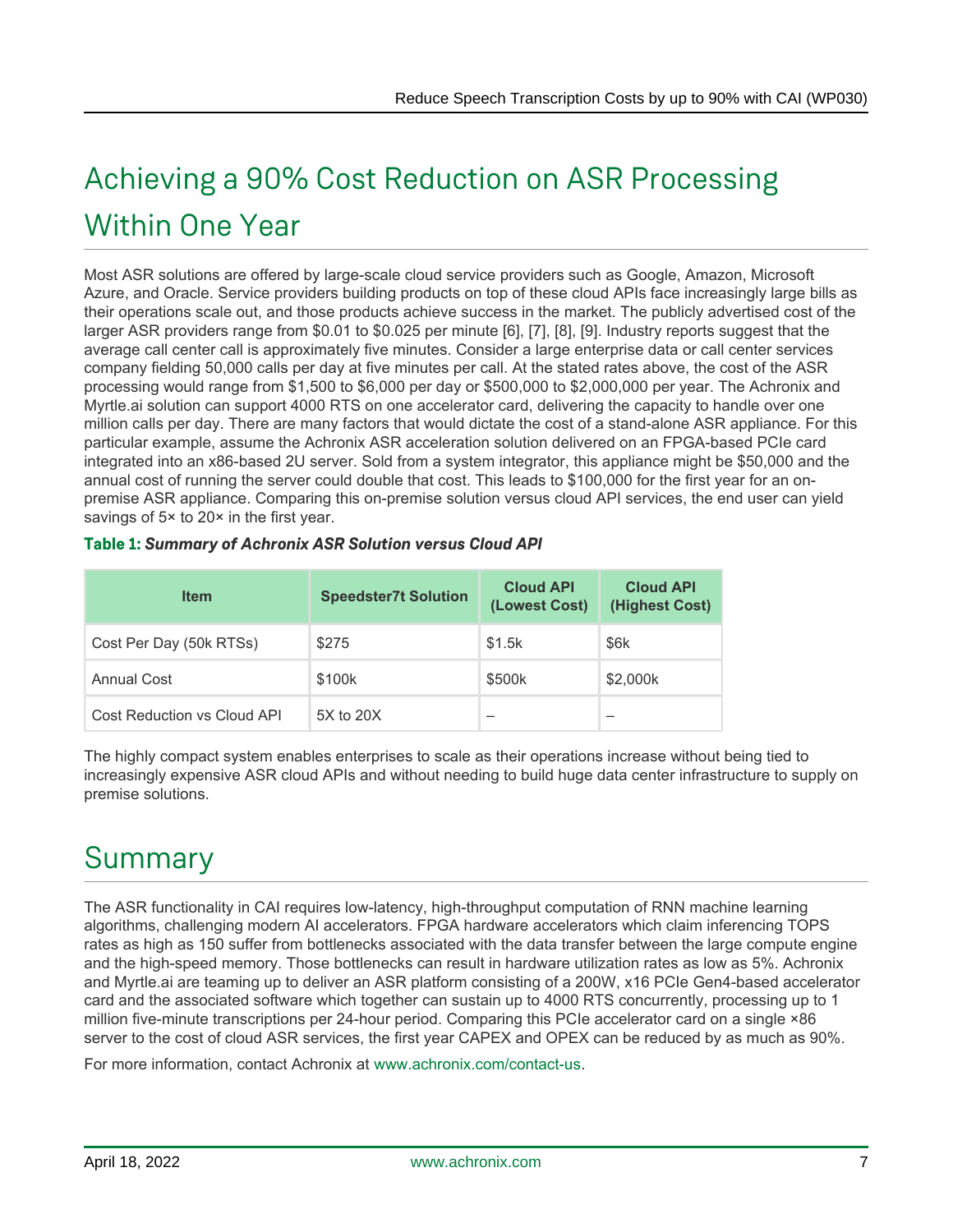## References:

- 1. <https://www.statista.com/statistics/973815/worldwide-digital-voice-assistant-in-use/>
- 2. <https://www.microsoft.com/en-us/research/project/project-brainwave/>
- 3. Unpublished white paper from Myrtle.ai regarding ASR applications hosted in the Speedster AC7t1500.
- 4. M. Langhammer, G. Baeckler and S. Gribok, "SpiderWeb High Performance FPGA NoC," *2020 IEEE International Parallel and Distributed Processing Symposium Workshops (IPDPSW)*, 2020, pp. 115-118, doi: 10.1109/IPDPSW50202.2020.00025.
- 5. <https://arxiv.org/pdf/2010.06075.pdf>
- 6. <https://aws.amazon.com/transcribe>
- 7. <https://cloud.google.com/speech-to-text>
- 8. <https://www.ibm.com/cloud/watson-speech-to-text>
- 9. <https://docs.microsoft.com/en-us/azure/cognitive-services/speech-service>
- 10. [https://www.techtarget.com/searchenterpriseai/feature/CNN-vs-RNN-How-they-differ-and-where-they](https://www.techtarget.com/searchenterpriseai/feature/CNN-vs-RNN-How-they-differ-and-where-they-overlap)[overlap](https://www.techtarget.com/searchenterpriseai/feature/CNN-vs-RNN-How-they-differ-and-where-they-overlap)